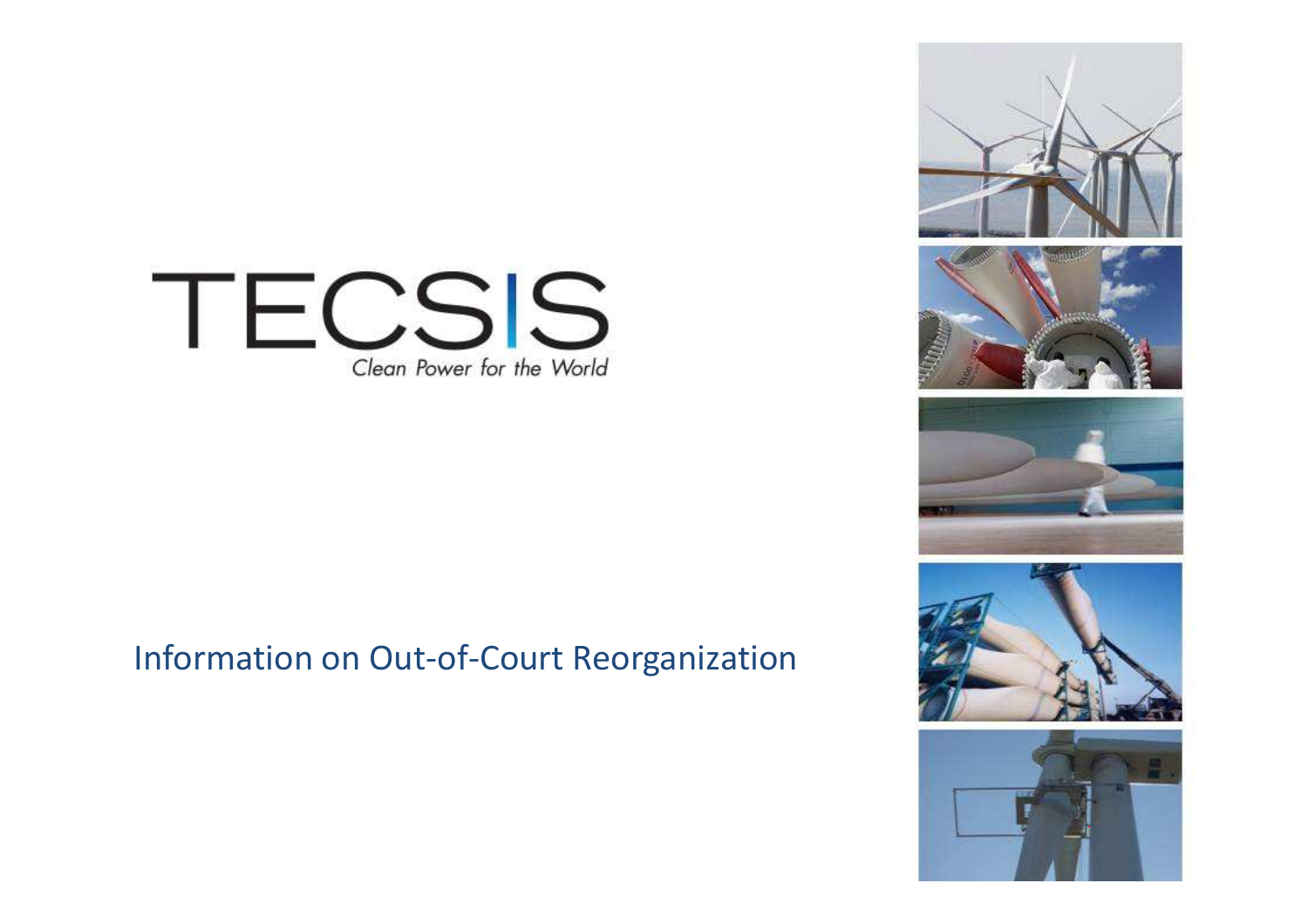# **Tecsis' Out-of-Court Reorganization**



- • On September 29, 2017, Tecsis filed <sup>a</sup> request for homologation of an extrajudicial reorganization plan. The proceeding is digital and may be accessed with the following number: <sup>10966534820178260100</sup> of the Court of the State of São Paulo (http://www.tjsp.jus.br/).
- • **What does it mean?** It means that Tecsis negotiated <sup>a</sup> payment plan and obtained the agreement of over 60% (or 3/5, pursuant to Article <sup>162</sup> of Law No. 11101/2005) of its unsecured creditors (those without guarantees over their credits, including banks and suppliers) and 100% of its secured creditors (those with mortgage and pledge guarantees).
- • **What will happen?** Thus, Tecsis requested this plan to be homologated by the judge. If homologated, this plan becomes binding to all Tecsis' unsecured and secured creditors, regardless of signature or agreement. After <sup>a</sup> judicial confirmation, creditors shall be paid according to one of the options provided for in the plan of their choice.
- • **How does the proceeding work?** On October 31, 2017, with the publication of <sup>a</sup> notice informing creditors about the proceeding and the plan submitted, was initiated the period for creditors to file in court their opposition to the plan, if so they wish. Term also initiated for creditors to select their payment option, as detailed in the next slide. The term for opposition to the plan and elect the optionends on November 30, 2017.
- • **Doubts**: Any doubts may be clarified at the Company's website (www.tecsis.com.br), via email recupera@tecsis.com.br and telephone number (11) 98743-7264 .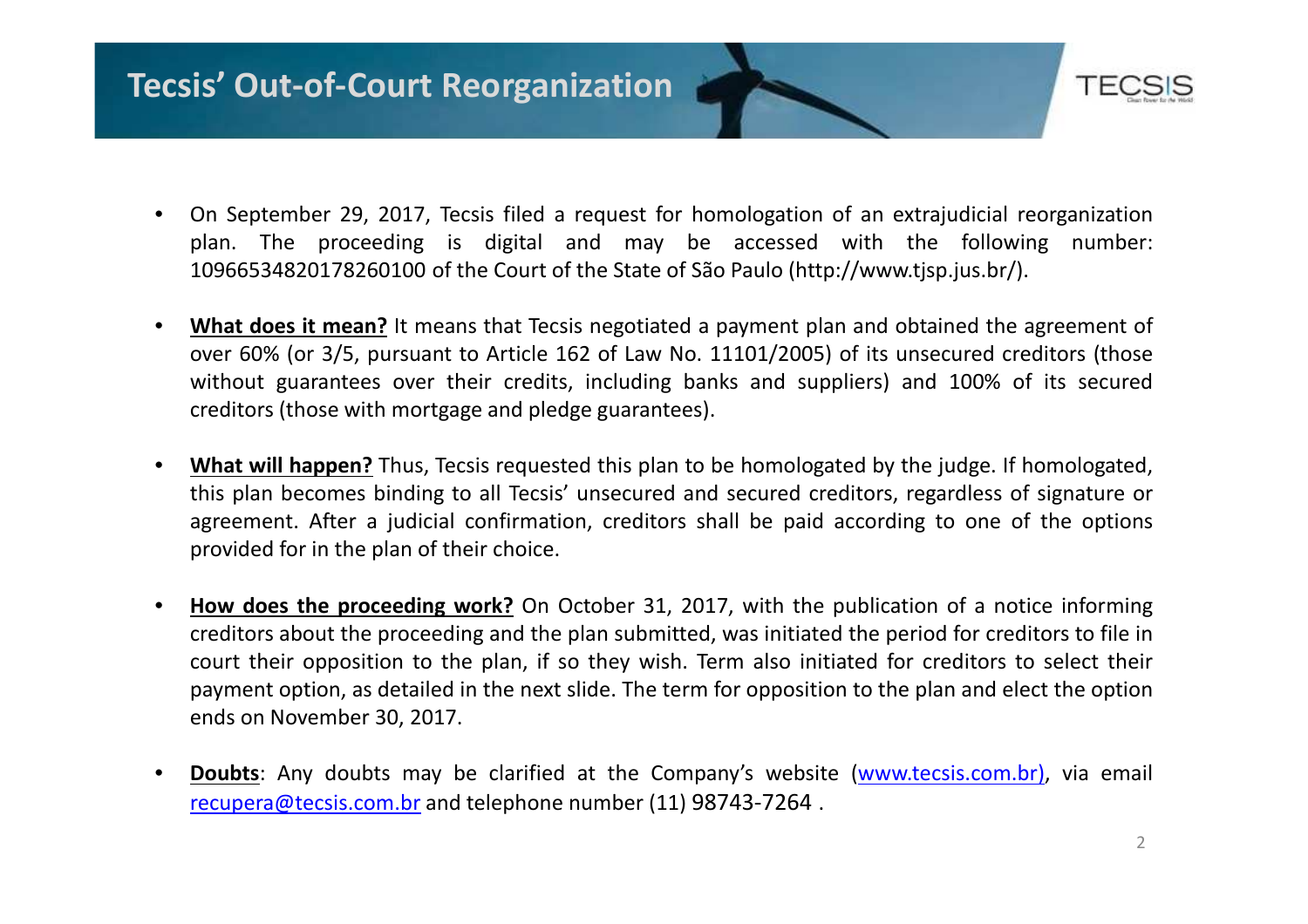# **Payment options for Unsecured Creditors**



Creditors shall elect one out of the four options described below, which shall be paid as per conditions set out in the plan:

- **Option <sup>1</sup>**:
	- o **Debentures:** 50% of the credit amount shall be used in the subscription and payment of Debentures;
	- o **Payment of Installment A:** 20% of the credit amount shall be paid in cash, as per conditions described in the next slides.
	- o **Payment of Installment B:** 30% of the credit amount shall be paid in cash, as per payment conditions described in the next slides.
- **Option <sup>2</sup>**:
	- o**Discount:** At least 30% of the credit amount shall be subject to discount.
	- o **Payment of Installment C:** 40% of the credit amount shall be paid in cash, as per conditions described in the next slides.
	- o **ICMS (State Value-Added Tax on Goods and Services):** 30% of the credit amount shall be paid by means of transfer of ICMS credits accumulated by Tecsis and homologated by the appropriate administrative entity, as described in the Plan and its exhibits.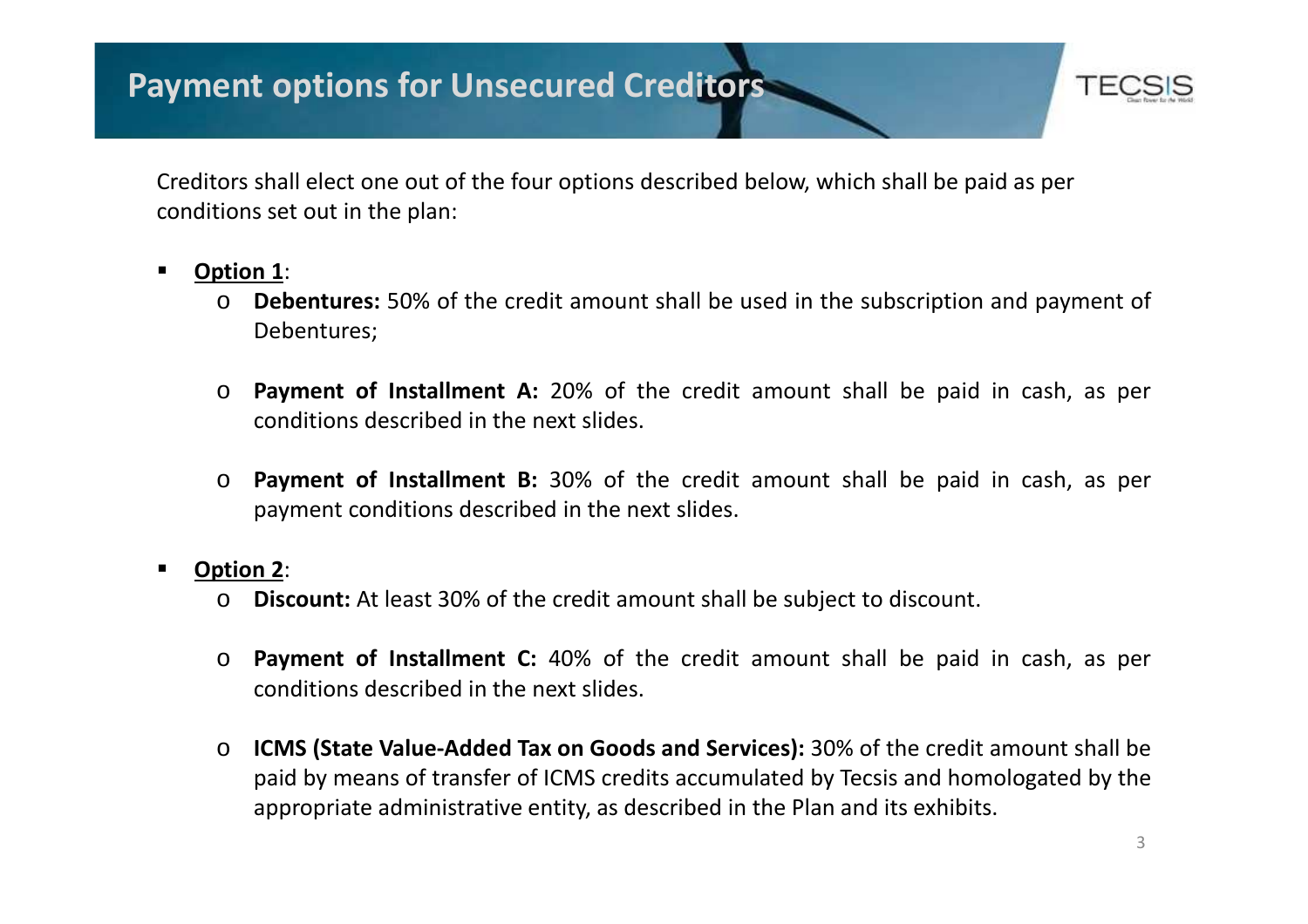

#### $\blacksquare$ **Option <sup>3</sup>**:

- o**Discount:** 50% of the credit amount shall be subject to discount.
- o **Payment of Installment C:** 50% of the credit amount shall be paid in cash, as per conditions described in the next slides.

#### $\blacksquare$ **Option <sup>4</sup>**:

- o**Discount:** 68% of the credit amount shall be deducted.
- o **Cash Consideration:** 2% of the credit amount shall be paid in cash within <sup>20</sup> calendar days as of the date of judicial homologation of the Plan.
- o **Installment Payment:** 30% of the credit amount shall be paid in cash, as per conditions described in the next slides.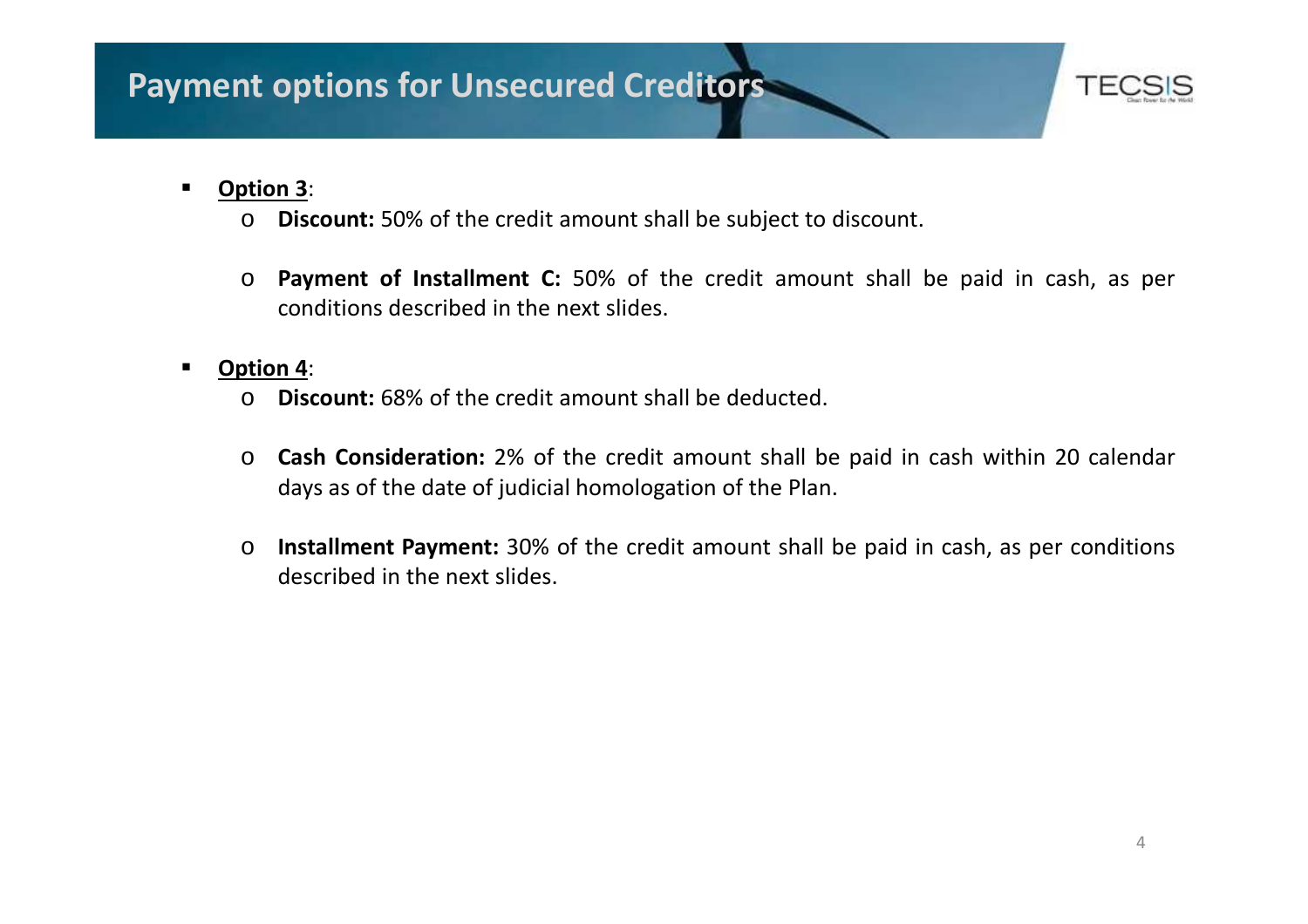

### **Installment A:**

o **Monetary Adjustment and Interest Rates:** For credits in Brazilian Reais, the monetary adjustment by IPCA shall apply, plus 6% annual interest rates as of the date of request for homologation of the Plan until the actual payment of credits. The LIBOR rate shall apply to credits in foreign currency, plus 3% annual interest rates, restricted to 6% per year as of the judicial homologation of the Plan until the actual payment of the credits.

- o **Grace Period:** No amount shall be paid during 24-month period as of the date of request for homologation of the Plan.
- o **Payment Conditions:** After the grace period, payment of principal and interest rates shall be made in <sup>120</sup> monthly consecutive installments.
- o**Guarantees:** None.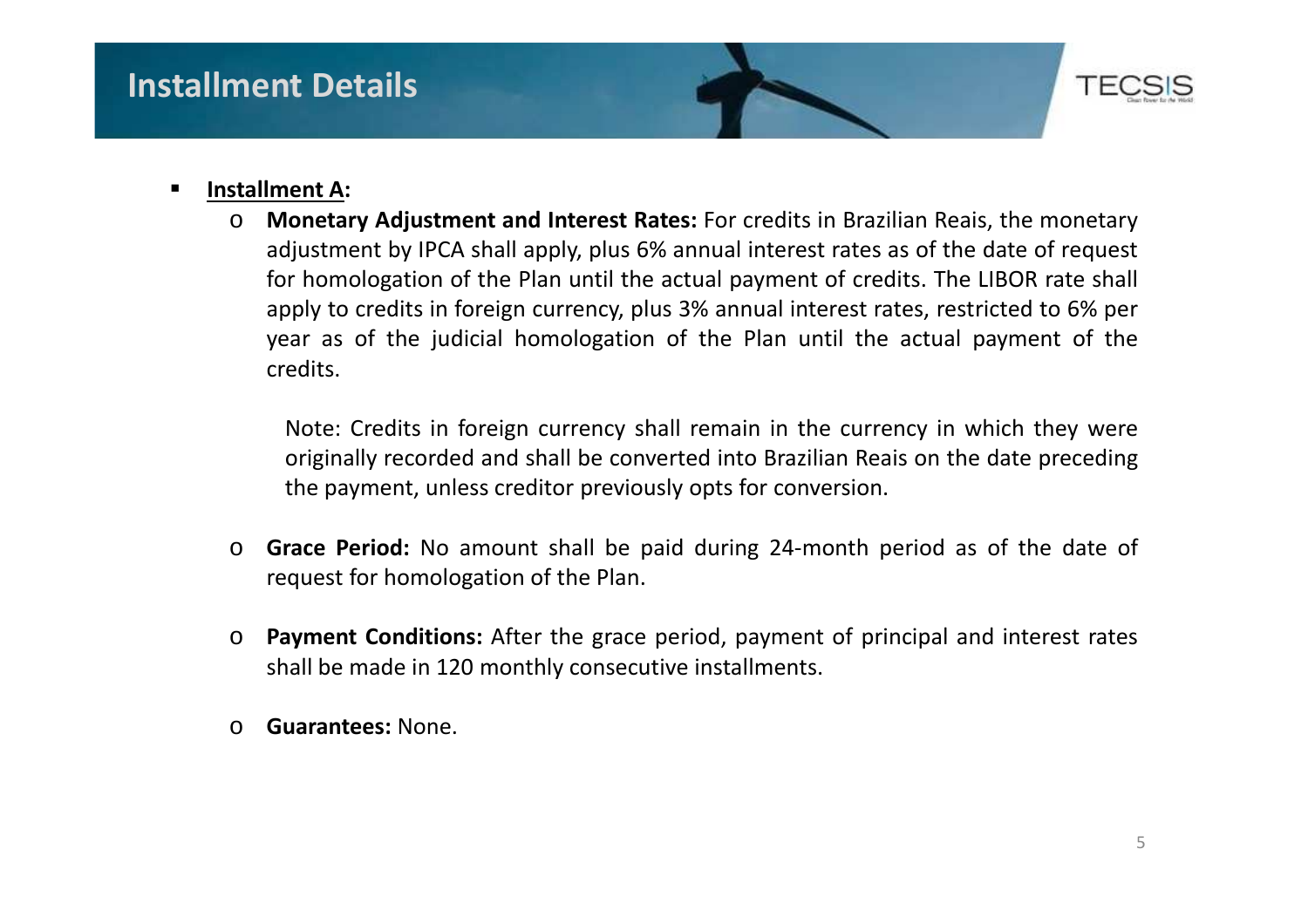

#### ▉ **Installment <sup>B</sup>**:

o **Monetary Adjustment and Interest Rates:** For credits in Brazilian Reais, the monetary adjustment by IPCA shall apply as of the date of request for homologation of the Planuntil the actual payment of the credits and without interest rates.

- o **Grace Period:** No amount shall be paid during 12-year period as of the date of request for homologation of the Plan.
- o**Payment Conditions:** After the grace period, payment of principal shall be made in a lump sum.
- o**Guarantees:** None.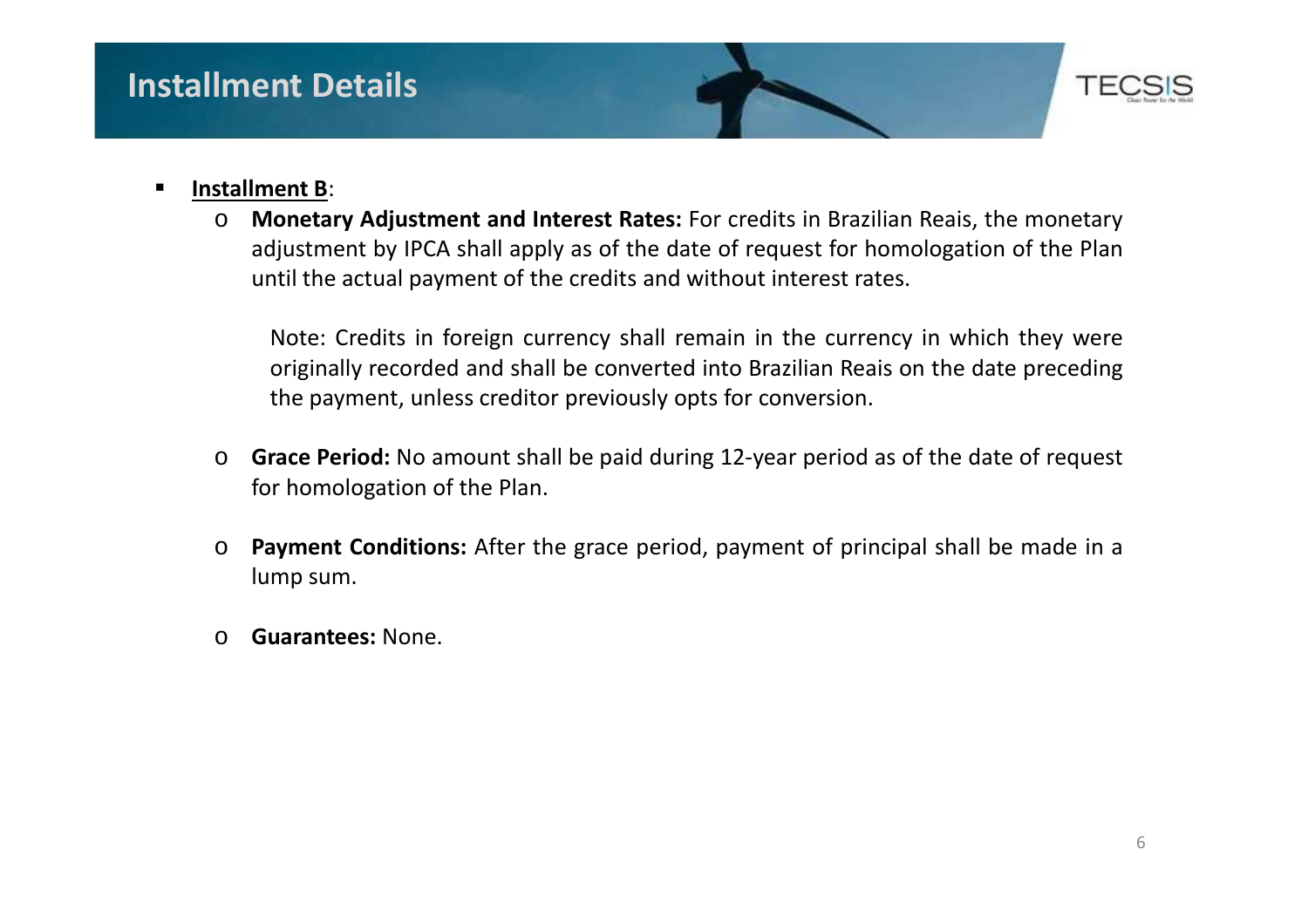

#### ■ **Installment C:**

o **Monetary Adjustment and Interest Rates:** For credits in Brazilian Reais, the monetary adjustment by IPCA shall apply as of the date of request for homologation of the Planuntil the actual payment of the credits and without interest rates.

- o **Grace Period:** No amount shall be paid during 24-month period as of the date of request for homologation of the Plan.
- o **Payment Conditions:** After the grace period, payment of principal and interest rates shall be made in <sup>96</sup> monthly consecutive installments.
- o**Guarantees:** None.
- o**Exchange Variation:** Credits in foreign currency shall remain in the currency in which they were originally recorded and shall be converted into Brazilian Reais on the date preceding the payment, unless creditor previously opts for conversion.